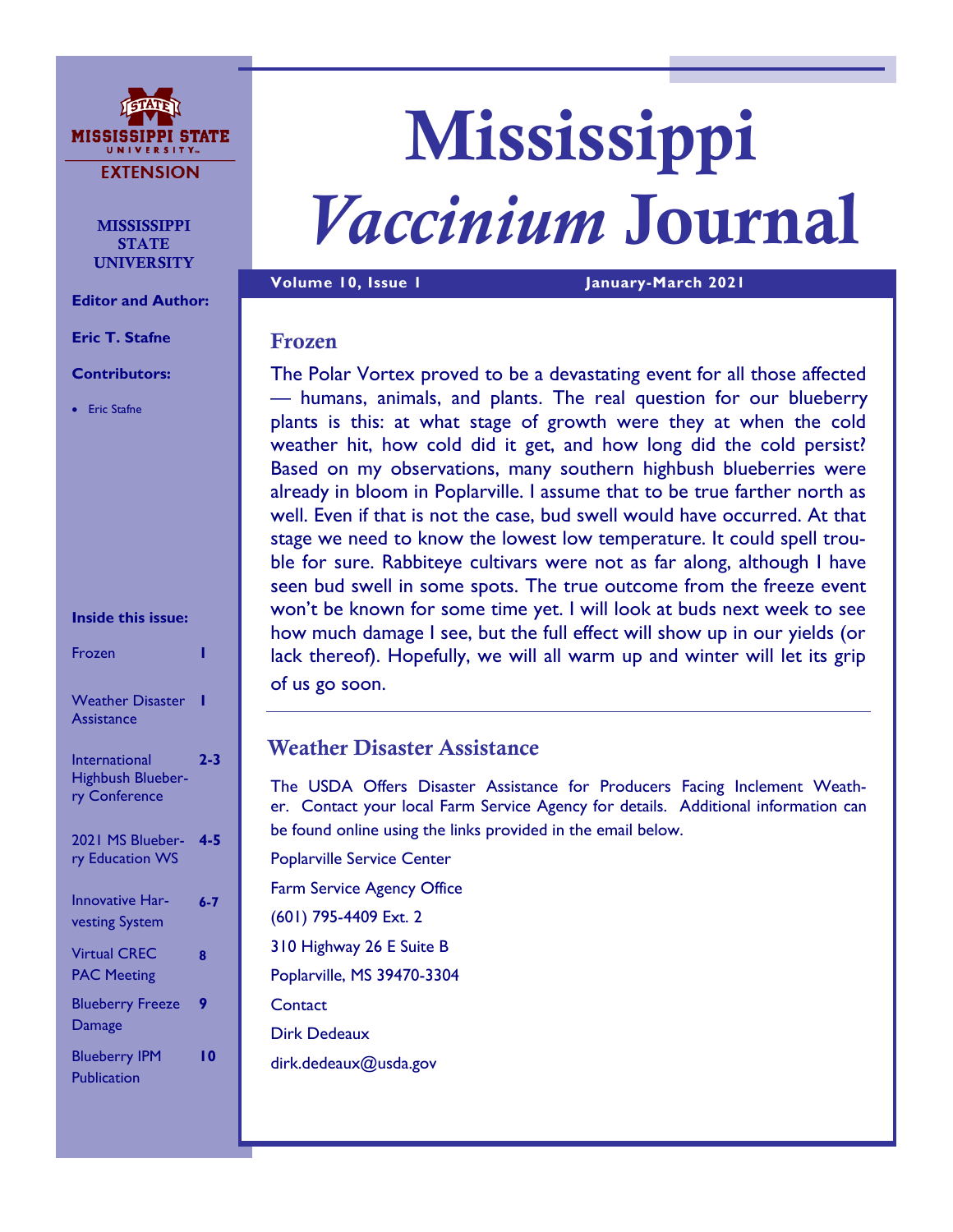# The International Highbush Blueberry Conference 2021 online

The International Highbush Blueberry Conference for the last few years has been a platform where the whole blueberry Poland and Europe met. Of course, the most important point of this event was and still is the substantive part of the conference itself. The opportunity to meet and learn about the companies' offer or simply a chance to talk to colleagues from the industry and has always been important. The current situation related to the Covid-19 pandemic excludes this possibility. However, let's not waste the chance to get a new portion of knowledge about blueberries.

In 2021, the International Highbush Blueberry Conference will be held for the 9th time and for the first time online. There is no other option, given the pandemic condition that has swept the whole world. As organizers, we decided not to squander a chance for further development of the blueberry business. We switched the Conference to online modes to continue providing you with the latest knowledge in the field of blueberry cultivation.

### **A two-day formula**

The International Highbush Blueberry Conference 2021 will last two days and will be held on March 3 and 4, 2021. At the first day lectures will start at 2 pm and the entire block will be devoted to the topic of "Optimal fertilization of blueberries". We considered this issue extremely important for growers, and at the same time crucial when it comes to the size of the obtained crops. In addition, it must be remembered that by fertilizing, we must not only provide blueberries with the nutrients they need, but also control pH of the soil and substrate. Thus all key aspects such as the method of fertilization, the fertilizers used, their doses and dates of application are very important here. The group of invited specialists will be talking about all these subjects on March 3.

The next day, March 4, will be full of various, but still very currently important topics concerning both blueberry cultivation, sales opportunities, and all the risks connected to running business in the branch. We will start at 9.00 am and, with some breaks, the conference will last until 4.30 pm. During and after the lectures, you will be able to ask lecturers questions and participate in discussions. All lectures will be broadcast and translated (POL / ENG / POL) live. Recordings of lectures for registered participants will also be available in the next 10 days after the Conference.

-Continued-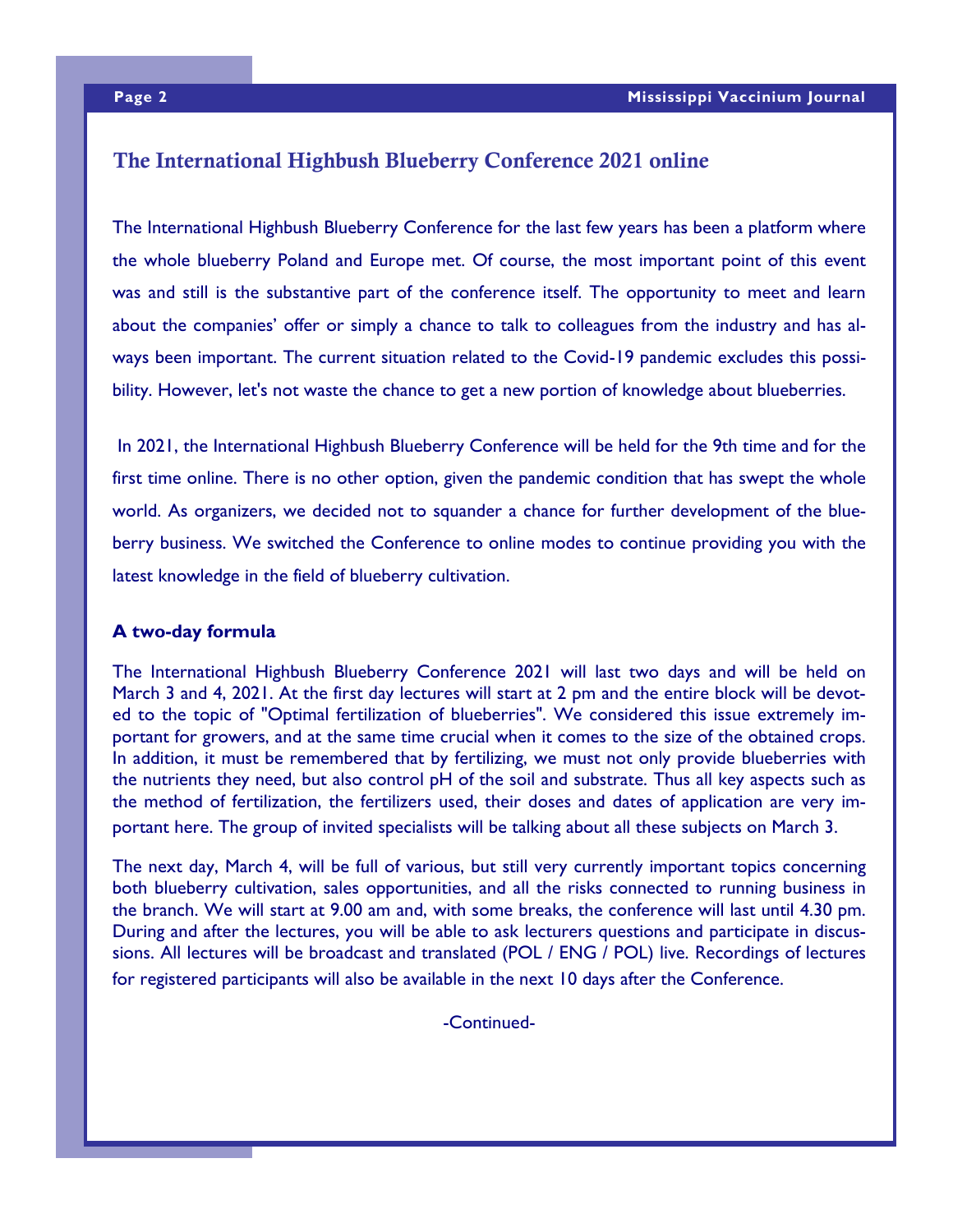# International Conference, cont.

At the same time, participants will be able to use the EXPO zone. In this virtual world of exhibitors, you will be able to visit the stands of chosen companies, see their offer, download information materials, contact a representative or ask for a special offer. Yes, this will not replace the formula of live meetings and talks with representatives of particular companies, but it will certainly give you an opportunity to learn about the newest offers of firms participating in the blueberry market, as well as a chance to learn about new products and solutions necessary for the efficient existence and development of this sector. The EXPO zone will operate for the entire two days (March 3 and 4), and will also be available to registered participants at a later date.

## **You need to register!**

In order to participate in the IX International Highbush Blueberry Conference you need to register in advance. We have prepared several participation possibilities for the participants. You can choose a free package that only entitles you to enter the EXPO zone. In order to take an active part in the Conference and listen to all the lectures prepared, it is necessary to make a paid registration. Early registration until February 20 pays off as tickets are cheaper by that date (only 40 euros). In addition, all participants of the Conference will receive a publication "Modern blueberry cultivation 2021". Articles published in it are written in Polish with abstracts in English.

Because we will not be able to meet outdoors this year, we have planned a film coverage of a plantation combined with blueberry pruning shows during the lectures. It will be carried out by Mariusz Padewski, technical advisor at Fall Creek Farm & Nursery.

We welcome you to participate in the most important blueberry industry events. #IloveBlueberry <https://konferencjaborowkowa.pl/en/home/>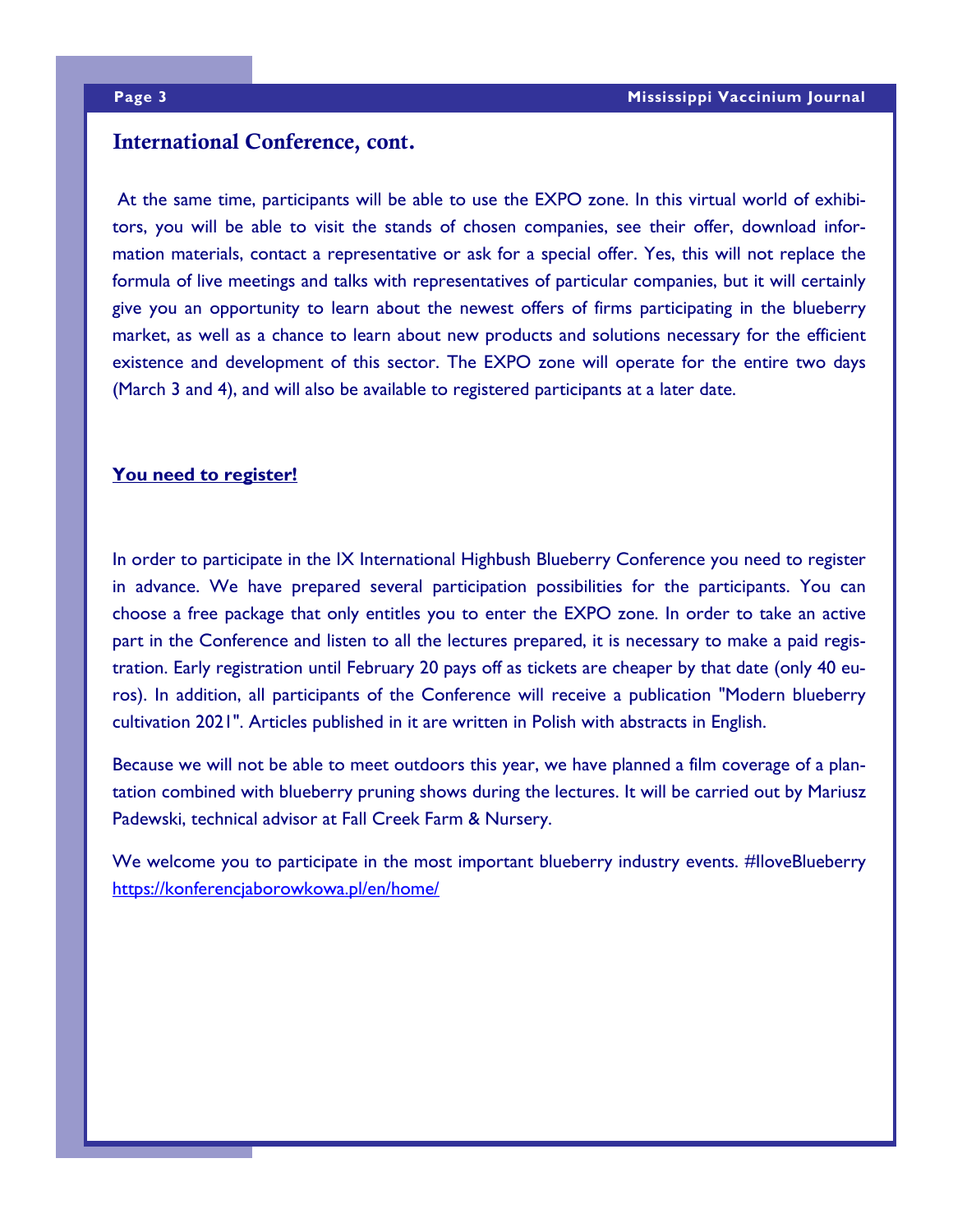# 2021 Mississippi Blueberry Education Workshop Eric T. Stafne, MSU-ES

*Topics and Speakers:*

On February 11, 2021 the 2021 Mississippi Blueberry Education Workshop took place via Zoom. It was recorded and will be *available soon* (**this has been delayed due to the polar vortex, so hopefully by February 24 — fingers crossed**). We had a great line-up of topics and speakers. If you did not see the information prior to the meeting. Let me know if you want more of these meetings.

*Hosting Duties, Updates, and Speaker Introductions*

Dr. Eric Stafne Extension and Research Professor Mississippi State University

*Pruning Blueberries and Associated Plant Diseases*

Renee Holland

Area Blueberry Agent

University of Georgia Extension

Pruning is a very important horticultural practice in blueberries to help promote a strong framework in the architecture of the plant, to better the longevity of the plant, and to increase fruit yields and quality. Pruning can help remove diseased or damaged plant tissue that can serve as a source of microbial pathogens, if not removed from the plant and the field area. Research has shown the benefits of increased yields and reduced leaf diseases through pruning practices. We want to be mindful of our selection of pruning tools for the particular pruning technique or job, maintenance of those tools, and the disinfestation of the tools to prevent the movement of pathogens from plant to plant and field to field.

-Continued-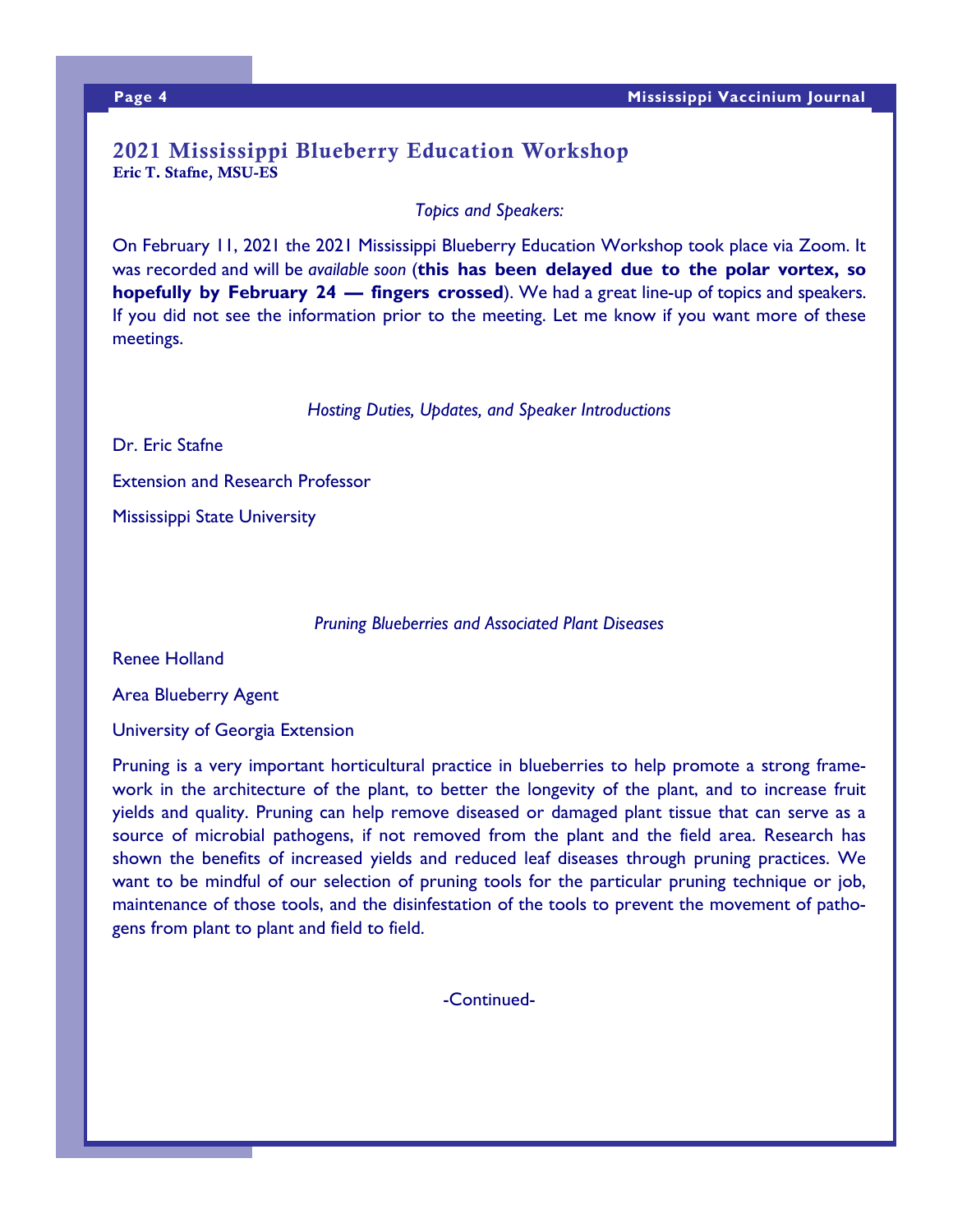### Workshop, cont. Eric T. Stafne, MSU-ES

*Weed Management and Chemical Mowing for Blueberry Production*

Dr. Matt Bertucci

Assistant Professor

Sustainable Fruit and Vegetable Production

University of Arkansas Dept. of Horticulture

Dr. Bertucci will describe the fundamentals of weed management in blueberry production, focusing on weed biology and integrated weed management strategies. He will also discuss the chemical options for slowing turf growth in row middles to reduce mowing frequency as harvest nears.

*The dirt on nitrogen fertilization in blueberries*

Cheyenne Sloan

Soil science student at Washington State University

Northwest Research and Extension Center

This presentation will provide an overview of how soil and soil organic matter could impact nitrogen fertilization practices. Topics will include the importance of nitrogen in a blueberry fertility management program, what is soil organic matter (SOM), mineralization, and a brief overview of a research project looking at the effects of nitrogen fertilizer rate at varying SOM levels.

*Spotted-Wing Drosophila (SWD) biology, advances in SWD Control, and surveillance of emerging berry* 

*pests*

Dr. Blair Sampson

Research Entomologist

USDA-ARS Thad Cochran Southern Horticultural Laboratory, Poplarville, MS

Presented is an update on SWD science and approaches to this fly pest's management in blueberry fields as well as reports of new, emerging pests of berry crops that have the potential to economically impact southern blueberry producers.

Follow up: A short evaluation of the course will be available after the course. The presentations will be recorded and available for later viewing (**after February 24**).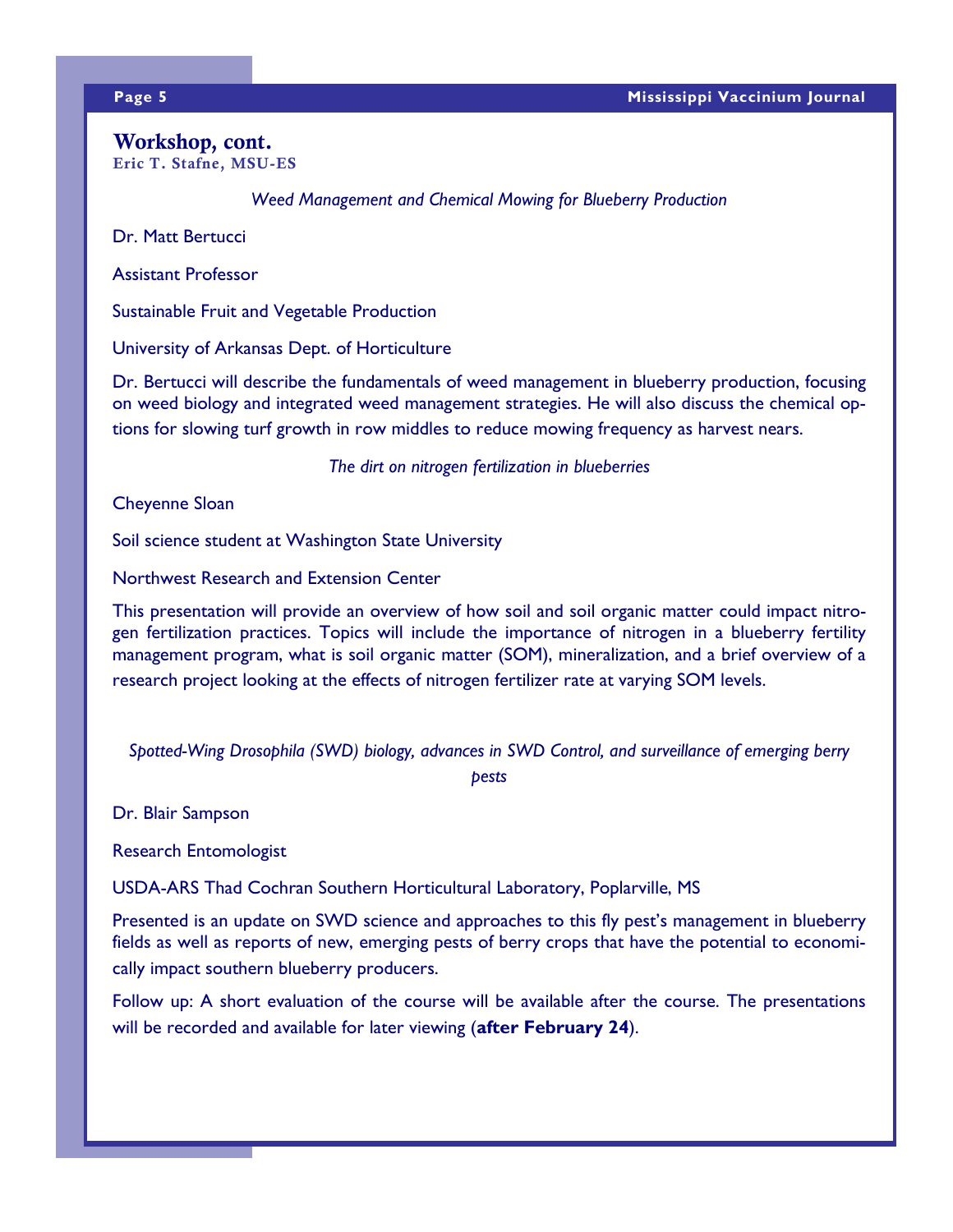## Innovative harvesting system could be a game-changer for the blueberry industry

AURORA, Ore. – In Oregon – part of the best blueberry growing region in the world – it's expensive for pickers to hand-harvest the delicate fruit for fresh market.

New harvesting technology developed by Wei Qiang Yang, associate professor and berry Extension agent for Oregon State University Extension Service, could reduce the average cost of harvesting fresh blueberries from more than \$12,000 to \$3,000 an acre.

"This is a huge step forward for the industry," Yang said. "It's a breakthrough for moving away from hand labor to machine harvesting fresh blueberries. There's nothing else like it."

Called a soft catch system, the mechanism boasts a soft surface for catching the delicate berries in contrast to the hard polycarbonate surface of traditional over-the-row machines (OTR), which have been used to harvest blueberries for processing – not fresh market – for 30 years. At \$250,000, Yang's machine is only affordable for large growers, but the system could be retrofitted for older OTR harvesters.

Most machine-harvested blueberries go to processors to be made into jams and other products. A fresh-market crop, however, needs gentle handling to keep berries from bruising. Yang's invention catches the fruit, so the berries are in good shape for shipping to stores. In addition to a pleasing taste, blueberries are known as a "super food" with many health benefits.

Oregon and Washington produce more blueberries than anywhere in the world, with Oregon harvesting 150 million pounds annually, which pencils out to be more than \$120 million in farm gate value. Yang said Oregon has the highest yield per acre in the world because the climate and soil conditions of the Willamette Valley are perfect for growing berries.

Yang, who is based at OSU's North Willamette Research and Extension Center, works closely with Willamette Valley growers, recognized the high cost of hand-harvesting blueberries. Competition with the nursery and housing industries and a lack of workers generally means fewer workers, leading to fewer berries picked during harvest. Sometimes, Yang said, a grower may need 200 pickers, but can only hire half a crew.

When the laborers work on large farms, they can hand-harvest millions of pounds a season, which translates into huge expenses at a rate of 50-85 cents per pound of high-quality blueberries for the fresh market.

-Continued-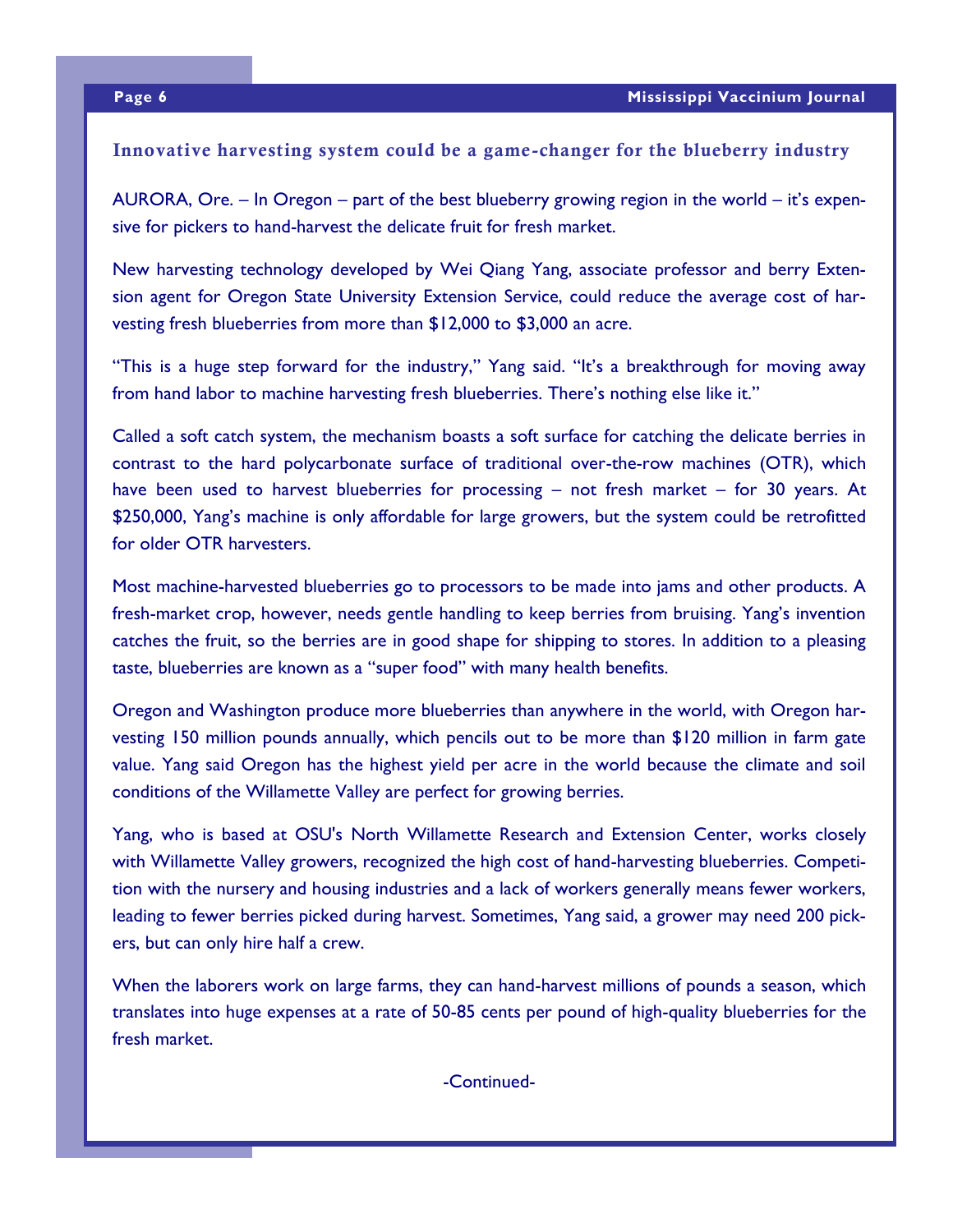# Innovative Harvesting System, cont.

"Machine-harvested fruits with the soft catch system will have similar quality as hand-picked fruits," Yang said. "Therefore, the cost of picking fresh quality blueberries will be reduced by more than 70%, which will reduce the amount of hand labor and increase the profitability and competitiveness of blueberry farms in Pacific Northwest."

Of the four soft catch prototypes that have been made, three were obtained by Oregon growers for on-farm trials. Others have been manufactured by the OTR harvester companies as an attachment for the OTR harvesters. Yang continues to fine tune the soft catch system, most importantly making the surfaces easier to clean and disinfect than traditional OTR machines.

"Equally important in a global marketplace is to produce safe and high-quality fruit that maintains its freshness from picking to eating," Yang said. "The berries must be free of pathogens that can affect human health."

To be successful in the marketplace, the soft catch system also needs to gather blueberries that are of the size and quality of hand-picked berries. During packing, the blueberries go through a sorting machine that rejects off-colored, bruised, damaged or fruit smaller than the U.S. Department of Agriculture requires. If they aren't acceptable, that's a loss for the grower.

The magic number is 75% of the harvest making it through sorting, Yang said. When that happens, the soft catch system gains even more traction in the blueberry and farm equipment industries. Already, innovative growers have started to embrace the soft catch technology, Yang said.

Plans for the future include field days in southern Oregon and the Willamette Valley to demonstrate the technology and solicit grower and packer feedback. He also plans to write an Extension publication on machine harvesting for fresh-market berries.

"Improving profitability will in turn help preserve these high-value industries and the rural economies and livelihoods in which they are based," Yang said.

By: Kym Pokorny

Public Service Communications Specialist

Oregon State University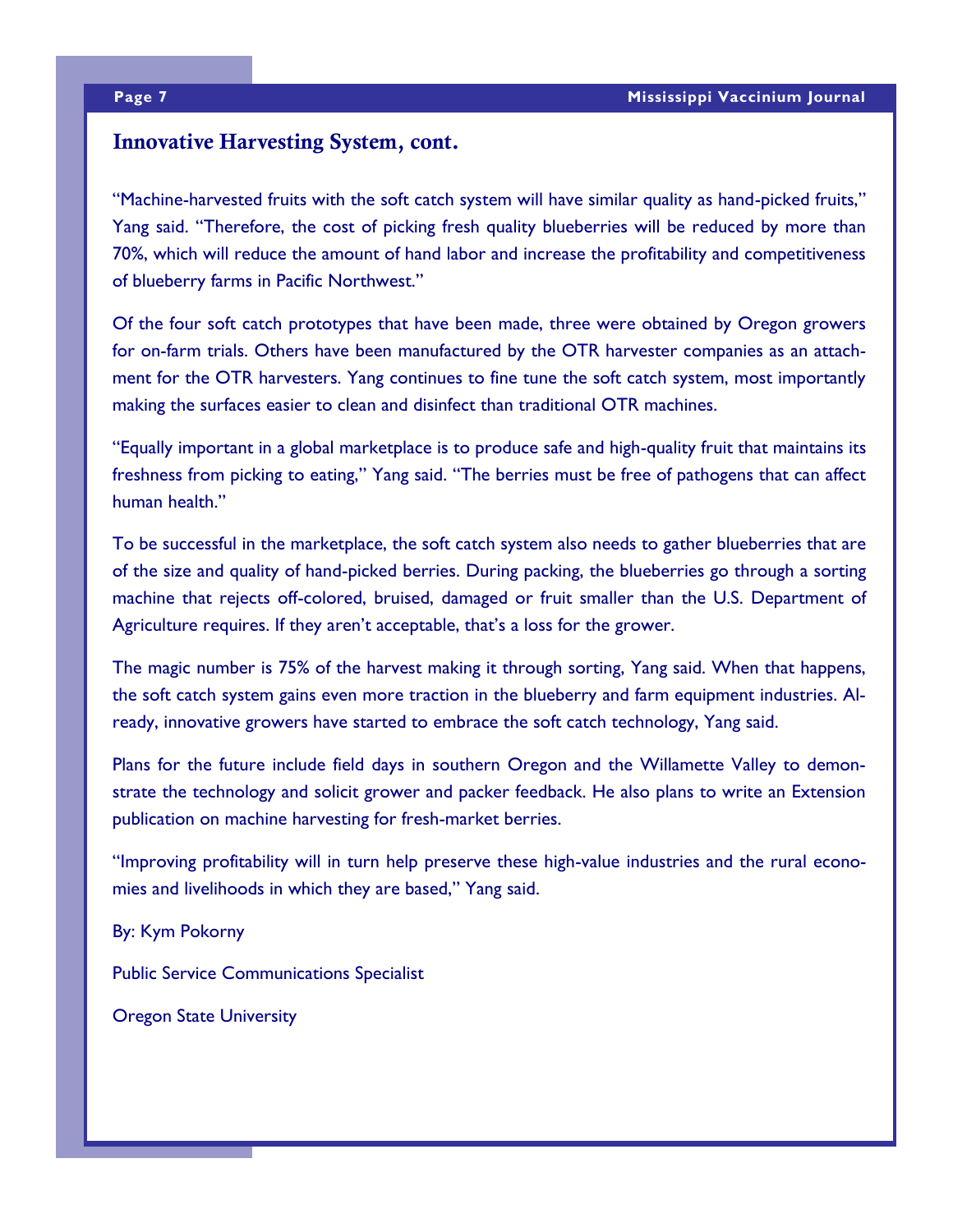# 2021 Coastal Research & Extension Center Virtual Producer Advisory Council Meeting

You are invited to participate in the Mississippi State University Coastal Research and Extension Center (CREC) annual Producer Advisory Council Meeting (PAC). The PAC meeting allows producers and community leaders like yourself to communicate concerns, identify needs, and express opinions and feedback to allow Mississippi State University to better meet your needs. We value your advice and counsel which is used to help guide, develop, and improve our agriculture and natural resource research and outreach educational programs under the direction of the MSU Mississippi Agricultural and Forestry Experiment Station and the MSU Extension Service.

Because of the COVID-19 pandemic, this year we will alter our normal PAC meeting format. We will have our 2021 PAC commodity session updates delivered online rather than in-person by MSU faculty and staff posted for your viewing

Click here to register [www.coastal.msstate.edu/advisory](http://www.coastal.msstate.edu/advisory) 

After registering, you will be automatically directed to the Commodity Session Videos page.

Watch as many Commodity Session Videos as you like. After each video, you will be asked to complete a survey. A link will be provided on the Commodity Session Videos page video as well as on the YouTube Channel where the videos are located (the link will be in the description section under the videos).

Videos will be available February 8 – February 28, 2021.

Complete a Survey about the Video Session you watch . Each survey completed gives you one entry. Entrants may have more than one entry but can only win one of ten \$50 Visa gift cards courtesy of MS Farm Bureau Federation.

Winners will be notified by March 5, 2021. Mailed in and online surveys must be postmarked or completed by March 1, 2021, to be eligible. All survey responses will remain confidential and your name, phone number and/or email will not be shared with anyone. Employees of Mississippi State University are not eligible to win.

Thank you to our Partner

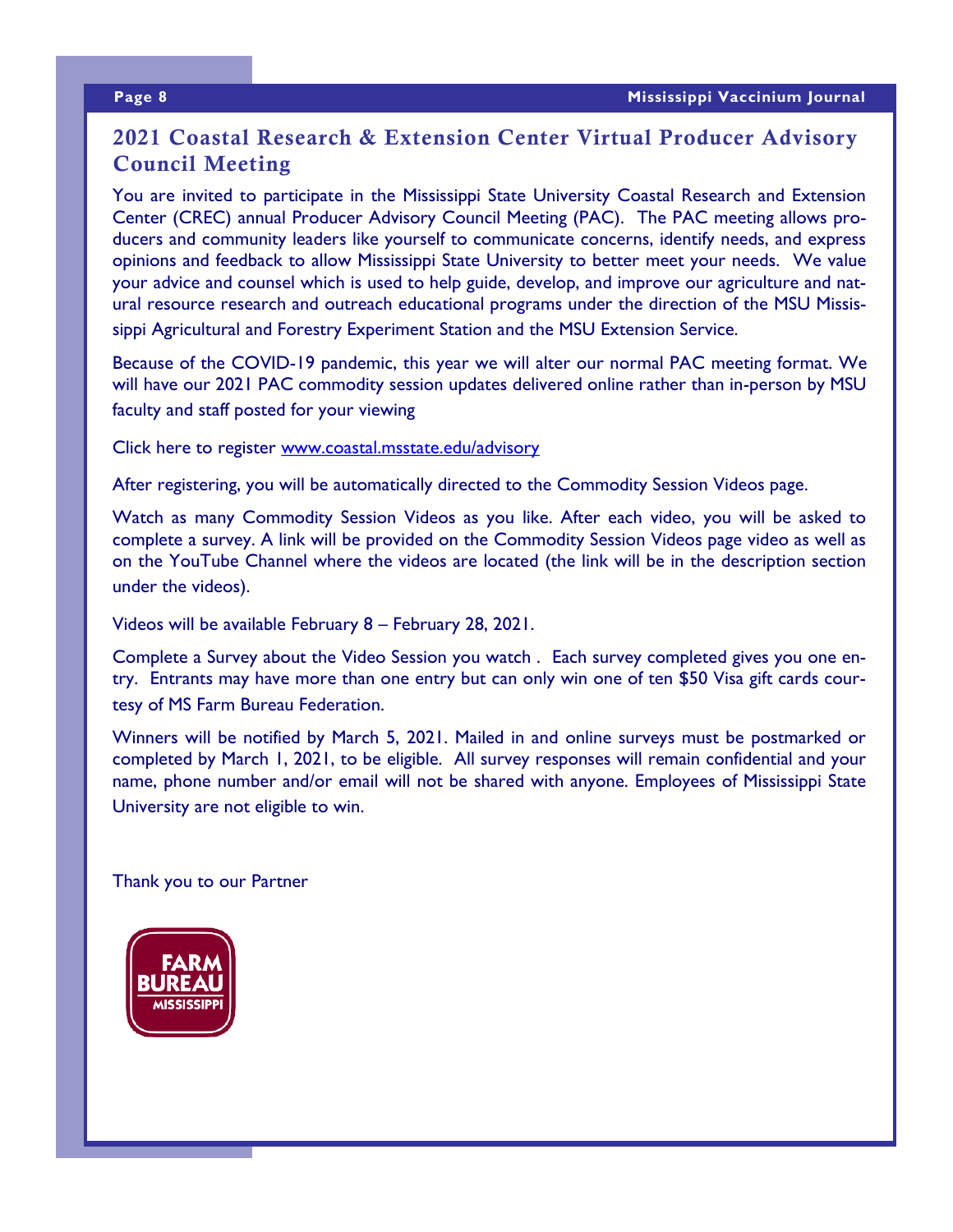### Blueberry Freeze Damage and Protection Measures

This short publication from North Carolina State University details what happens when blueberry plants freeze, especially blossoms and the critical temperatures for damage. You can read the entire thing here: [https://content.ces.ncsu.edu/blueberry-freeze-damage-and-protection](https://content.ces.ncsu.edu/blueberry-freeze-damage-and-protection-measures#:~:text=Cold%20Susceptibility&text=During%20the%20winter%2C%20dormant%20flower,swell%20progresses%2C%20cold%20tolerance%20decreases.)[measures#:~:text=Cold%20Susceptibility&text=During%20the%20winter%2C%20dormant%](https://content.ces.ncsu.edu/blueberry-freeze-damage-and-protection-measures#:~:text=Cold%20Susceptibility&text=During%20the%20winter%2C%20dormant%20flower,swell%20progresses%2C%20cold%20tolerance%20decreases.) [20flower,swell%20progresses%2C%20cold%20tolerance%20decreases.](https://content.ces.ncsu.edu/blueberry-freeze-damage-and-protection-measures#:~:text=Cold%20Susceptibility&text=During%20the%20winter%2C%20dormant%20flower,swell%20progresses%2C%20cold%20tolerance%20decreases.) The part below is especially pertinent to our current situation:

"Blueberry blossoms and small berries are considered hardier than the blossoms of most fruits. Temperatures must drop below 28°F for economic losses to occur on highbush blueberry (Vaccinium corymbosum L.). The temperature at which freeze injury begins to occur depends on the stage of development from dormant flower buds through young fruit. During the winter, dormant flower buds of highbush blueberries will survive temperatures as low as -20 to -30°F while the less hardy rabbiteye (V. ashei Reade) have survived -10°F but are often damaged below 0°F. As flowerbud swell progresses, cold tolerance decreases. By the time individual flowers begin to protrude from the bud, temperatures below 20°F will begin damaging the most exposed flowers. When corollas have reached half of their full length, temperatures below 25 to 26°F will kill the complete flowers. However, at this stage, blossoms on rabbiteye blueberries may receive corolla damage at temperatures as high as 30°F. The corolla withers, but usually remains attached. The withered, unopened corolla prevents bee pollination and otherwise undamaged flowers drop rather than developing into fruit. Corolla damage to unopened highbush flowers that prevents pollination is seldom a problem with highbush blueberries. When the blossoms are open, a temperature of 27°F for more than a few minutes causes damage. Immediately after corolla drop and before the berry begins to swell is the most sensitive stage. A few minutes below 28°F will result in damage. As the berry begins to enlarge, susceptibility is similar to the critical temperature of 28°F for open blossoms."

With the temperatures experienced in our region, damage to flowers and even buds is certainly possible. The totality of the damage will not be known right away, but for southern highbush the potential for botrytis is in play.

If you have any observations you wish to share about the extent of the freeze damage please let me know.